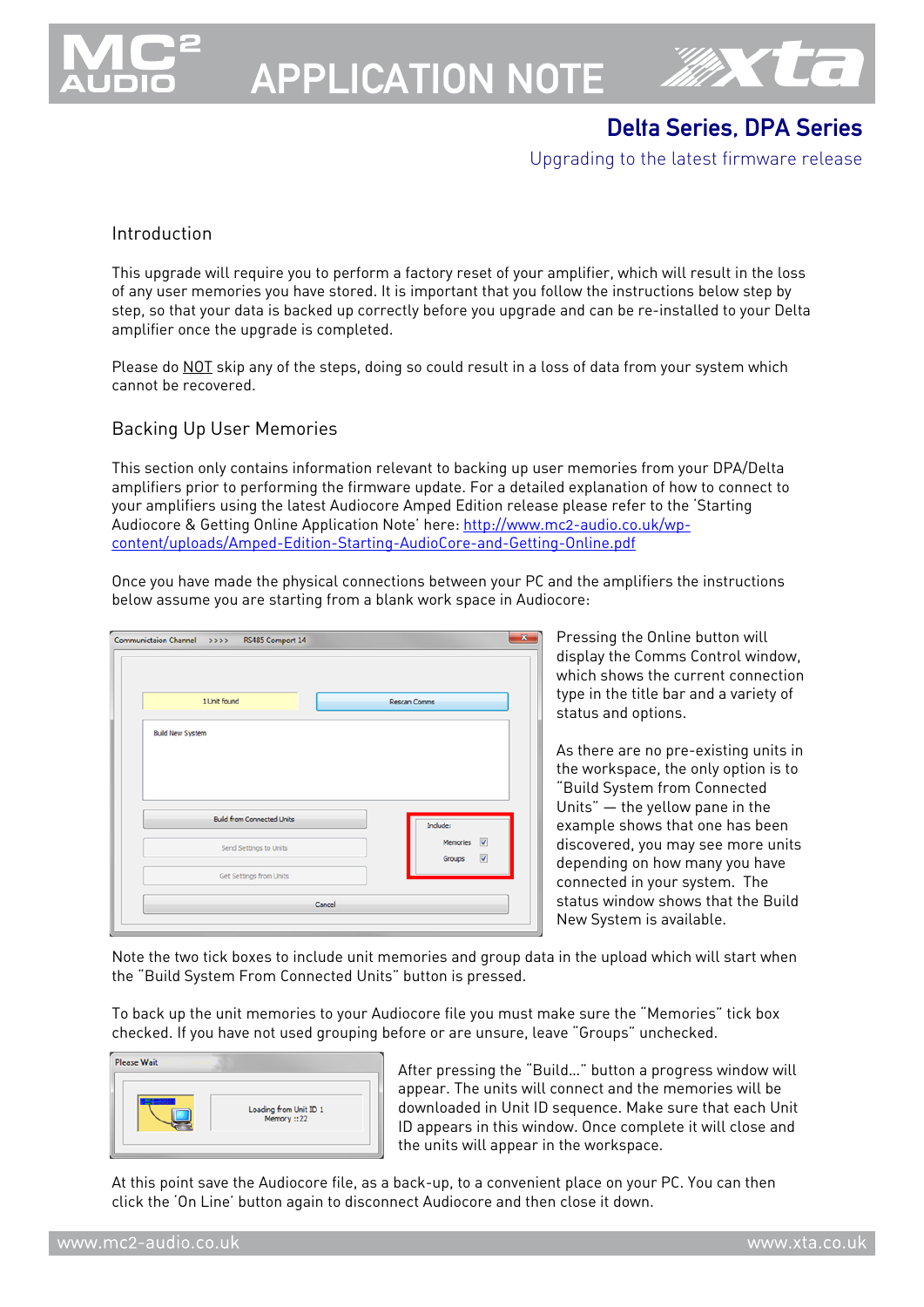#### Upgrading Firmware

Loading new firmware uses the same "XTA\_DeltaLoader" utility that is bundled with the firmware "bin" (binary) file. Firmware is amplifier model specific, please be very careful when selecting and uploading the firmware files. As part of the ZIP file download you should have all the latest firmware files required for each model.

#### Amplifier Communications Set-up

Updates can be performed through an Ethernet, USB or RS485 connection. Choose the correct port on the amplifier and configure it accordingly through the Interface Sub-menu. See the operator's manual for more info on choosing the interface.

#### Download the Files

Go to the Support > TechNotes section of the MC<sup>2</sup> website (or Support > Latest Firmware of XTA's website) to find the latest firmware — these will be bundled with the "XTA\_DeltaLoader" application that is used to connect and update your amplifier.

#### http://www.mc2-audio.co.uk/support/tech-notes/



Unzip the files — you will have the loader application, and the firmware files as appropriate.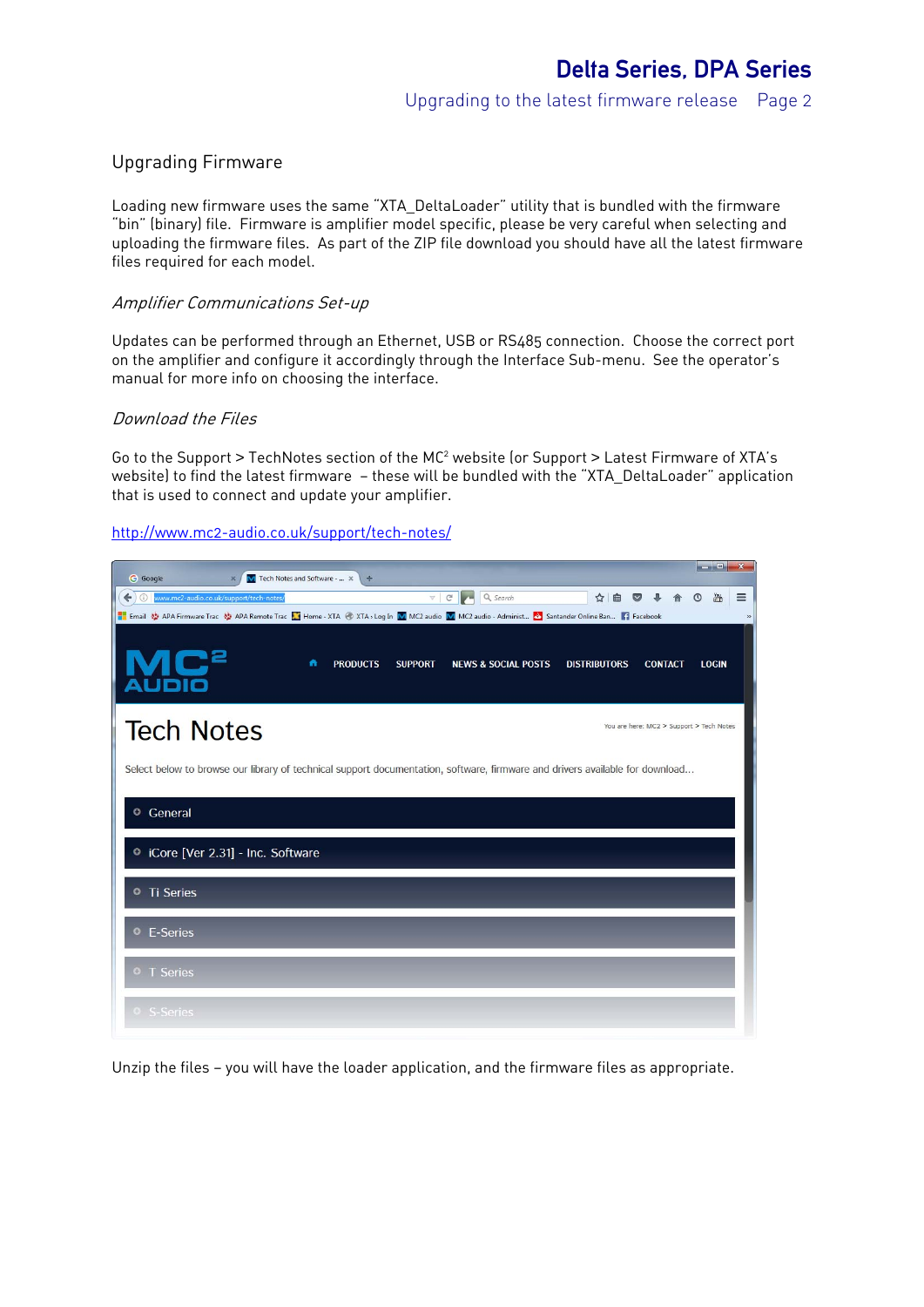Upgrading to the latest firmware release Page 3

#### Connect To The Amplifier

Plug in the appropriate cable according to your chosen connection method. Remember - you will need to make sure your amplifier is set to ID1 for the loader to find it.

Start the XTA\_DeltaLoader application:

| $C^2 \delta$<br><b>AUDIO</b> |                            | Select a File to Load.  |
|------------------------------|----------------------------|-------------------------|
|                              | Device                     | File Info               |
| Connected                    | MC2 Delta 80               | н<br>$\cdots$           |
| ID:1                         | V <sub>1.27</sub>          |                         |
| <b>Build 2626</b>            | Serial No: 206             |                         |
|                              | $IP = 192 : 168 : 16 : 32$ | Connect<br>Quit<br>Load |

Click the "Connect" button, the software will scan all available connections and search for connected amplifiers.

#### Note:

Depending on your Windows Internet Security settings, you may see the window below the first time you open XTA\_DeltaLoader and try and connect via an Ethernet connection. It is important that you accept all 3 tick boxes (as shown below) so that the software can access your network and discover the Delta or DPA amplifiers.

|                                 |            | Windows Firewall has blocked some features of this program                                                                                 |
|---------------------------------|------------|--------------------------------------------------------------------------------------------------------------------------------------------|
| <b>AUDI</b><br>domain networks. |            | Windows Firewall has blocked some features of XTA_PresetLoader on all public, private and                                                  |
|                                 | Name:      | XTA PresetLoader                                                                                                                           |
|                                 | Publisher: | TODO: < Company name>                                                                                                                      |
|                                 | Path:      | C:\users\jasonk.xta\desktop<br>lxta mc2\xta deltaloader v1.20.exe                                                                          |
| No C                            |            | Allow XTA_PresetLoader to communicate on these networks:                                                                                   |
|                                 |            | Omain networks, such as a workplace network                                                                                                |
|                                 |            | The Private networks, such as my home or work network                                                                                      |
|                                 |            | V Public networks, such as those in airports and coffee shops (not recommended<br>because these networks often have little or no security) |
|                                 |            | What are the risks of allowing a program through a firewall?                                                                               |

After a few seconds, the unit that you want to update should be located and its status and type should be displayed, along with the current firmware and some other information.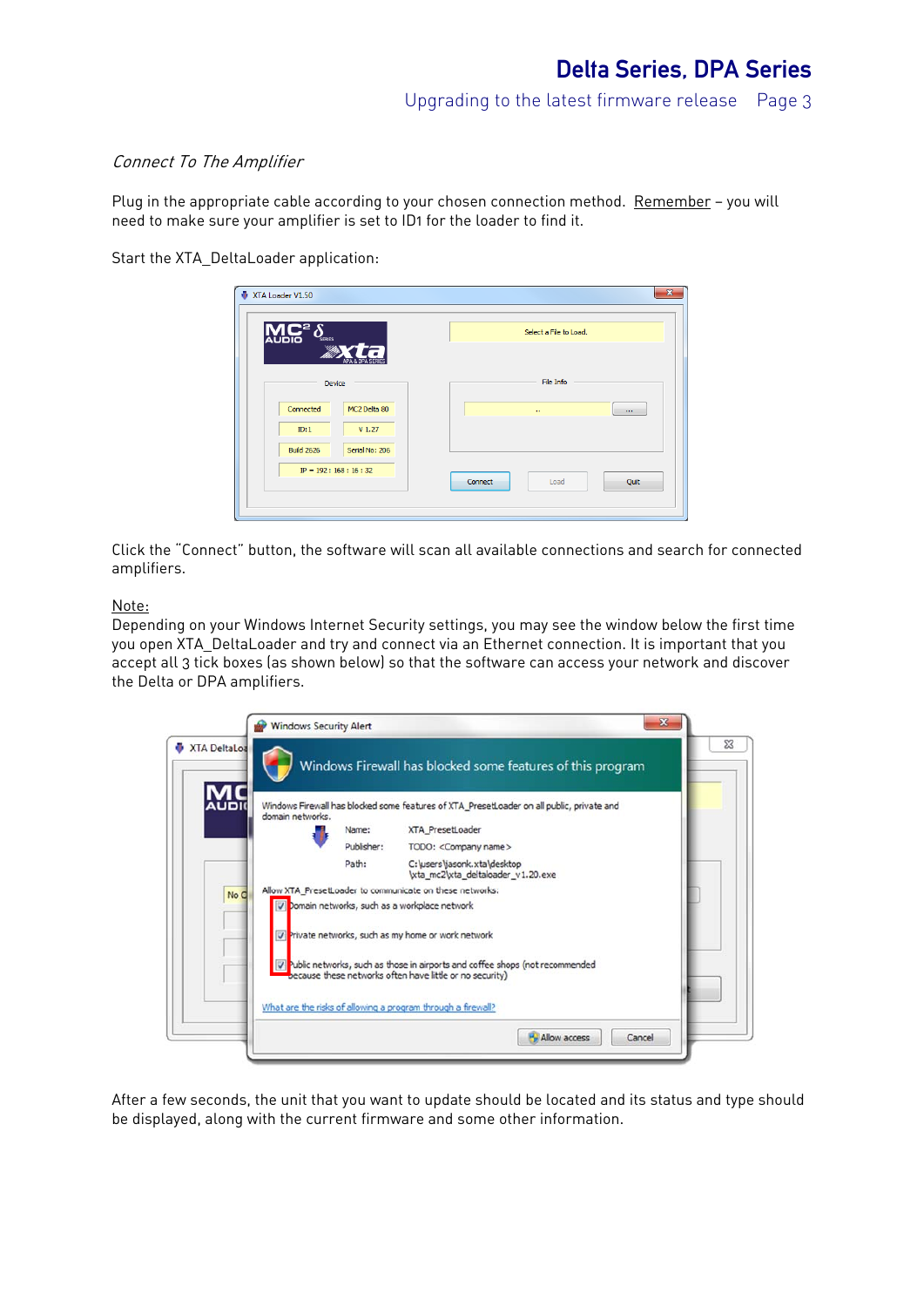Upgrading to the latest firmware release Page 4

## Choose What To Load

Click the button in the File Info section.

| SERIES<br><b>AUDIO</b><br>÷ |                   | Loading Program.                 |
|-----------------------------|-------------------|----------------------------------|
|                             |                   | Block 1693 of 2560               |
| Device                      |                   | File Info                        |
| Connected                   | MC2 Delta 80      | MC2DELTA_80M_2626.bin<br>111     |
| ID:1                        | V <sub>1.20</sub> | Program File V01.27 - Build 2626 |
| <b>Build 2444</b>           | Serial No: 206    |                                  |
| $IP = 192 : 168 : 16 : 32$  |                   |                                  |

The files are no longer filtered by model, so please be careful and make sure you select the firmware .bin file that corresponds to the connected amplifier. Loading the incorrect firmware file could render the amplifier inoperable.

| Open                                        |                                                     |                  |                 |                 | $\mathbf{x}$ |
|---------------------------------------------|-----------------------------------------------------|------------------|-----------------|-----------------|--------------|
| XTA_MC2<br>,                                |                                                     |                  | $-4$            | Search XTA_MC2  | م            |
| Organize $\blacktriangledown$<br>New folder |                                                     |                  |                 | 988 -           | 0<br>ĦΙ      |
| ø<br><b>Recycle Bin</b><br>۸                | ≖<br>Name                                           | Date modified    | Type            | Size            |              |
| Ampcontrol                                  | MC2Delta_40M_V0122_38.bin                           | 23/05/2018 16:52 | <b>BIN File</b> | 320 KB          |              |
| Delta Software                              | MC2Delta 80M V0122 2534.bin                         | 23/05/2018 16:52 | <b>BIN File</b> | 320 KB          |              |
| Dante configur                              | <b>10011101333311</b><br>MC2Deltr<br>Type: BIN File | 23/05/2018 16:52 | <b>BIN File</b> | 320 KB          |              |
| Firmware                                    | XTADPA Size: 320 KB                                 | 23/05/2018 16:52 | <b>BIN File</b> | 320 KB          |              |
| <b>New Presets</b>                          | XTADPA Date modified: 23/05/2018 16:52              | 23/05/2018 16:52 | <b>BIN File</b> | 320 KB          |              |
| Old<br>Old Software                         | XTADPA_100M_V0122_49.bin                            | 23/05/2018 16:52 | <b>BIN File</b> | 320 KB          |              |
| deltaDirect v1_(<br>Nexo Presets.zi         |                                                     |                  |                 |                 |              |
| Install Amps Info<br><b>Library Manager</b> |                                                     |                  |                 |                 |              |
| <b>Remote Software</b>                      |                                                     |                  |                 |                 |              |
| <b>Speaker Calcs</b>                        |                                                     |                  |                 |                 |              |
| XTA_MC2                                     |                                                     |                  |                 |                 |              |
| Library Manager                             |                                                     |                  |                 |                 |              |
|                                             | File name: <b>Bin</b>                               |                  | ٠               | Presets (*.bin) | ۰            |
|                                             |                                                     |                  |                 | Open<br>≂       | Cancel       |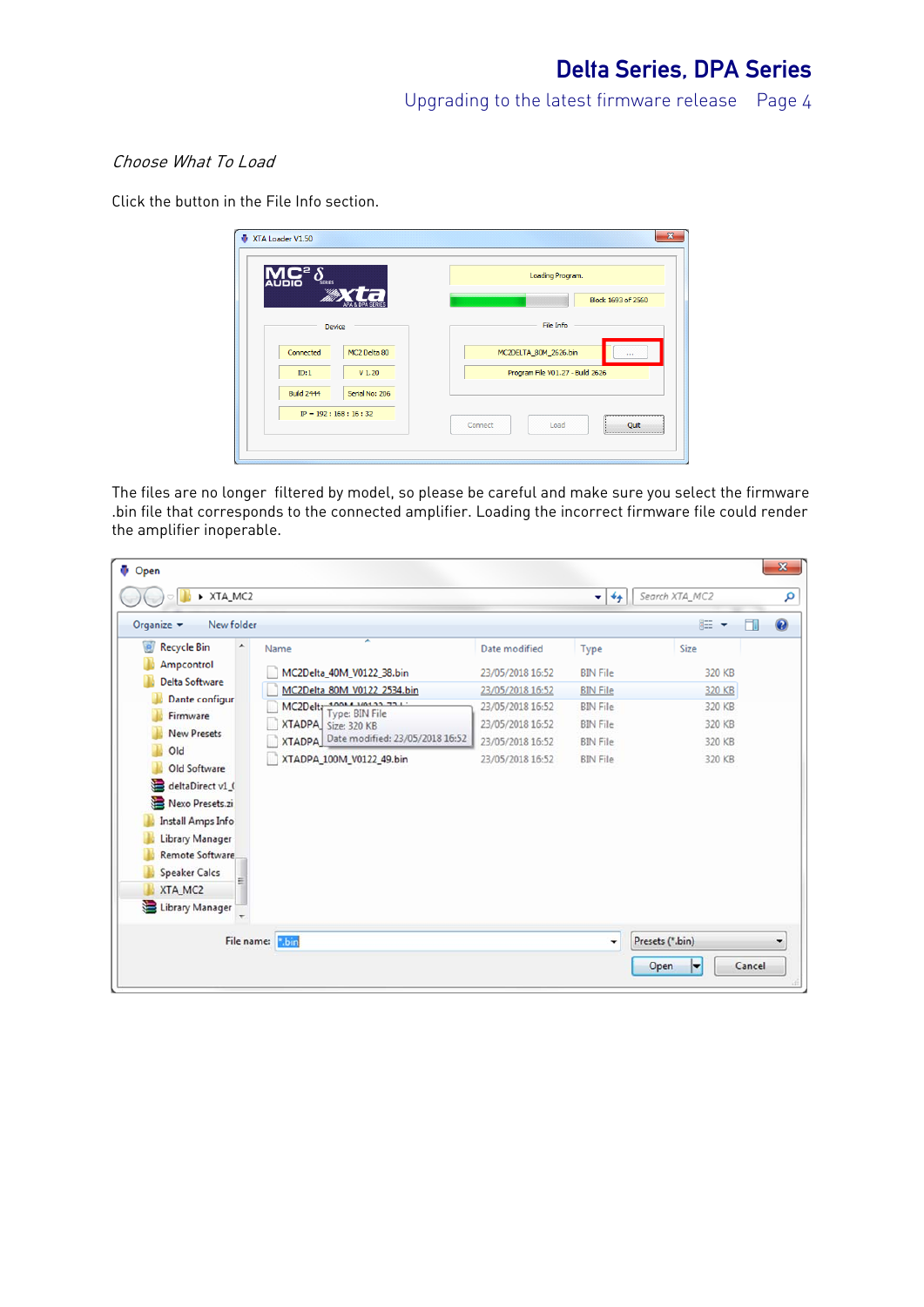Upgrading to the latest firmware release Page 5

#### Start The Update!

Just before you press the "Load" button — please close any other applications running on the PC interruptions in the process could render your amplifier inoperable. Do not disconnect the cable, turn off the power or attempt to close the loader app once loading has begun!

Now that you have been warned (!) — press the "Load" button. Confirm the load, and the amplifier will switch to Standby and begin to load the new firmware. A message detailing progress will accompany the bar on the loader app:



Upon completion, the app will close and your amplifier will restart.

Once the amplifier has restarted turn the power off.

#### Factory Reset (Please no NOT skip this step)

After the new firmware has been installed it is very important that a factory reset of the amplifier is performed. If you do not perform this step the DSP may perform erratically, so this is an essential step in the process.

Turn the amplifier on with the BACK and ENTER keys held. The display will show:



Use the EDIT and MUTE keys to represent the characters A, B, C D for EDITs and 1, 2, 3, 4 for MUTEs.

Type in D4B13D — this clears **all user memories** and reset to defaults, keeping security and factory alignment settings

After entering the code above your unit will restart again and you will be ready to reconnect to Audiocore and upload your User Memories.

Remember to check the remote interface settings and unit ID's for each amplifier as these will have been reset to factory defaults as part of the reset process.